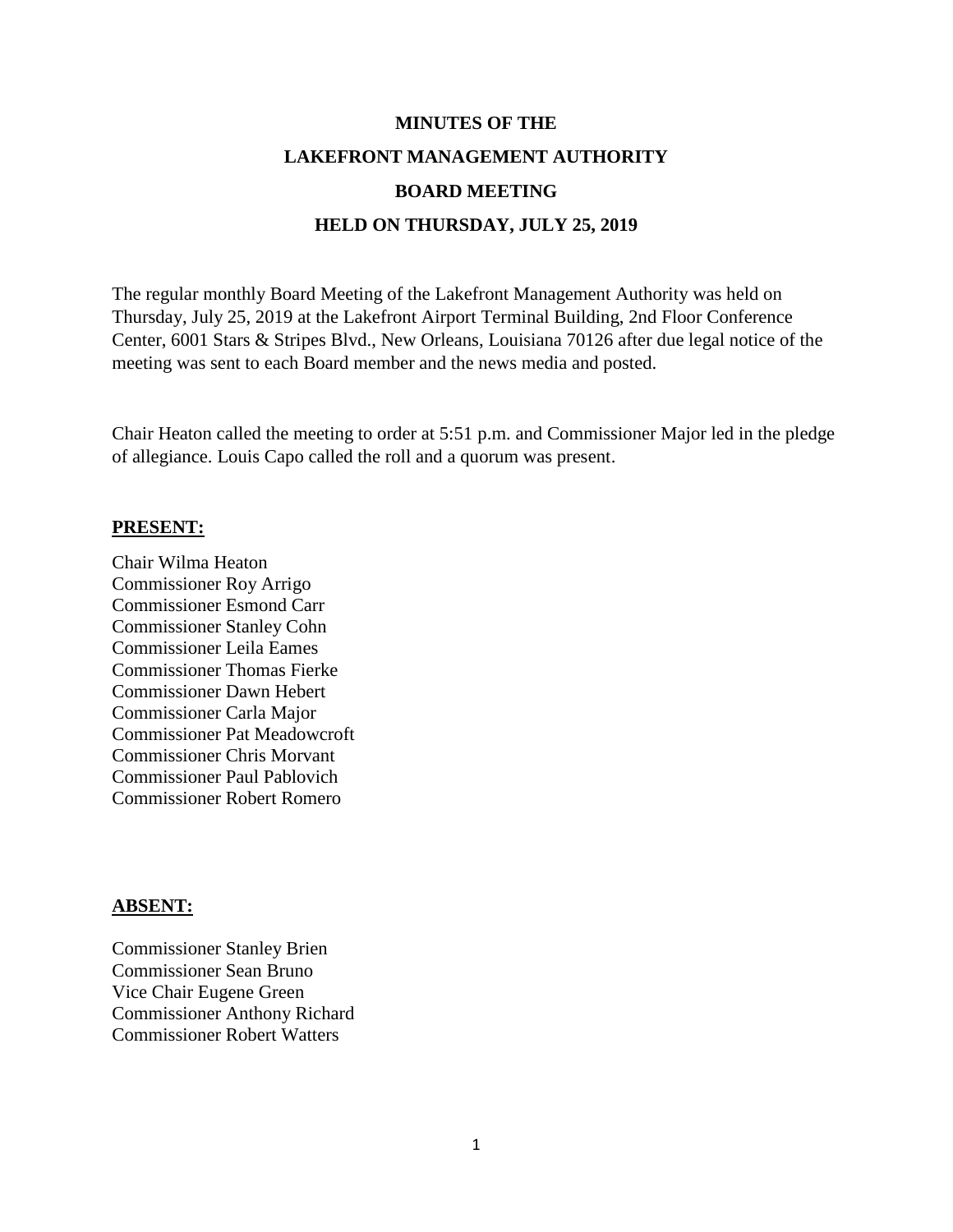## **STAFF:**

Louis Capo – Executive Director Christopher Henderson – ARFF Captain Frank Moraway - ARFF James Mazerat - ARFF Monique Bonnet – Accountant Shelly Raborn – Administrative Program Director Sarion Granger – Human Resources Analyst A Bruce Martin – Airport Deputy Director Cynthia Grace – Finance Manager Tyrone Powell – Airport Manager Chandra Chaffin – Grants Administrator Office Albert Hynes – Orleans Levee District Police Marc Lucas – Lakefront Management Authority

## **ALSO, PRESENT:**

Betty Tedesco – Lake Vista Property Owner Association Board Al Pappalardo – Real Estate Consultant, P.C.I. Chris Fenner – Vice President of Stuart Consulting Group Steven Massicot – Massicot Group L.L.C./Oceana Jay Baudier – Lake Vista Property Owner Association Chris Cook – Lake Pontchartrain Basin Canal Monte Shalett – Lake Vista Property Owner Association

#### **OPENING COMMENTS:**

Chair Heaton commended Louis Capo, Executive Director, for keeping the "pitchforks" to a minimum during Hurricane Barry. She presented Certificates of Commendation to Bruce Martin (Airport Deputy Director), Captain Christopher Henderson, Captain Tony Collins, and James Mazerat for their exceptional performance, teamwork, and working tirelessly through Hurricane Barry.

Chair Heaton acknowledged Officer Albert Hynes for coordinating a meeting of approximately forty-one officers from all agencies. He stated that the officers hosted a meeting with representatives from the F.B.I, D.E.A., Customs, Wildlife and Fisheries, etc. at the Lakefront Management Authority on Wednesday, July 24, 2019. He acknowledged Chief Kerry Najolia for leading the charge on the project. The goal of the meeting was to create a team task force and to support each other with police-related issues.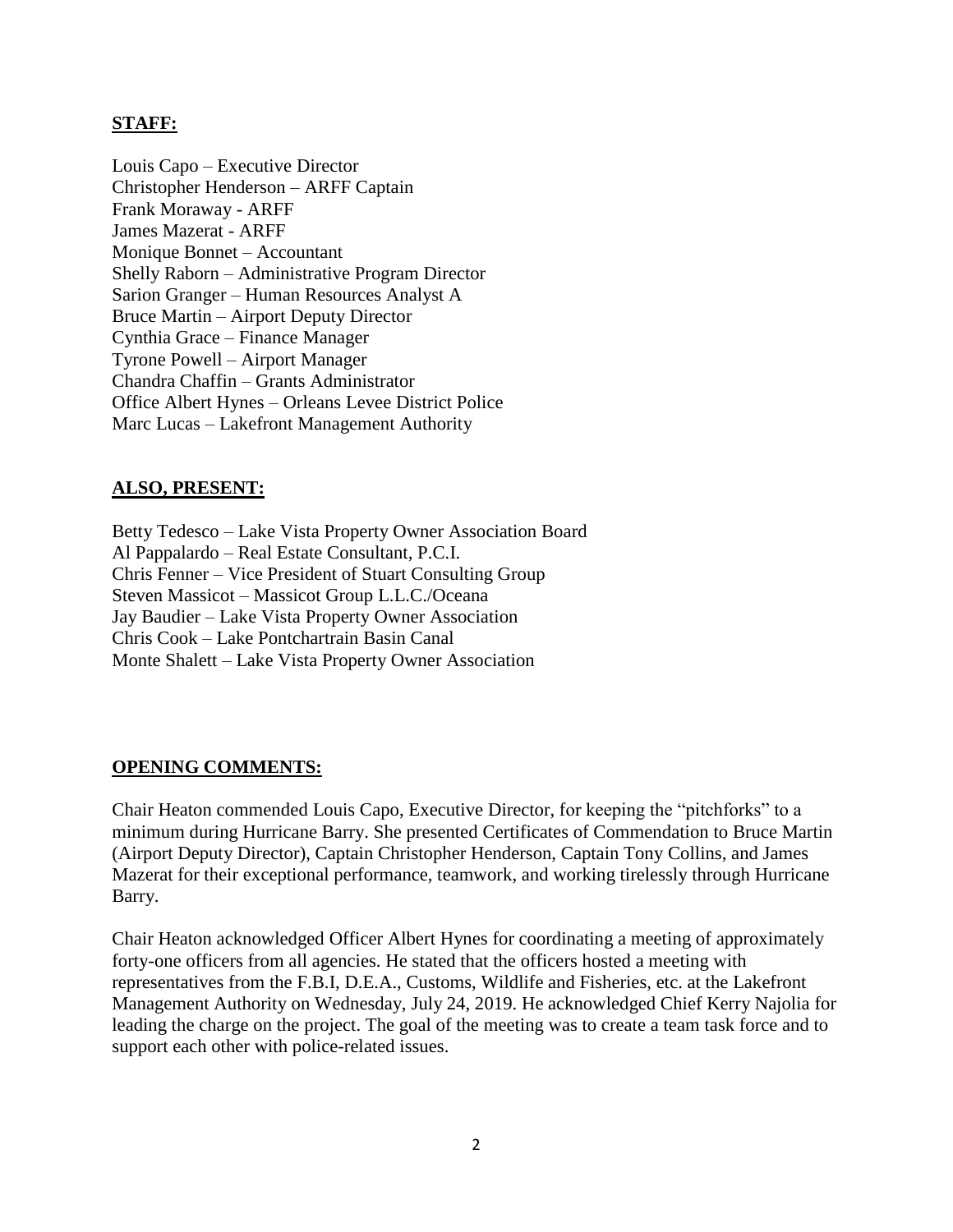Chair Heaton introduced and welcomed the new Board member, Commissioner Paul Pablovich. She commented that he will be serving on the Commercial Real Estate Committee.

## **MOTION TO ADOPT AGENDA:**

A motion was offered by Commissioner Brien, seconded by Commissioner Meadowcroft and unanimously adopted, to adopt the agenda.

# **MOTION TO APPROVE MINUTES:**

- 1) A motion was offered by Commissioner Fierke, seconded by Commissioner Romero, to approve the minutes of January 24, 2019. Commissioner Arrigo abstained from voting.
- 2) A motion was offered by Commissioner Fierke, seconded by Commissioner Major, to approve the minutes of February 21, 2019. Commissioner Arrigo abstained from voting.
- 3) A motion was offered by Commissioner Fierke, seconded by Commissioner Hebert, to approve the minutes of March 4, 2019. Commissioner Arrigo abstained from voting.
- 4) A motion was offered by Commissioner Fierke, seconded by Commissioner Major, to approve the minutes of March 28, 2019. Commissioner Arrigo abstained from voting.
- 5) A motion was offered by Commissioner Fierke, seconded by Commissioner Eames, to approve the minutes of April 25, 2019. Commissioner Arrigo abstained from voting.
- 6) A motion was offered by Commissioner Fierke, seconded by Commissioner Major, to approve the minutes of May 23, 2019. Commissioner Arrigo and Commissioner Morvant abstained from voting.
- 7) A motion was offered by Commissioner Fierke, seconded by Commissioner Hebert, to approve the minutes of June 27, 2019. Commissioner Arrigo abstained from voting.

## **PUBLIC COMMENTS:**

Monte Shalet, Lake Vista Property Owners' Association, requested to defer his comments until the Board's discussion of the items.

# **DIRECTOR'S REPORT:**

Louis Capo, Executive Director, advised that he will be embedding someone in the Emergency Operations Center (EOC) at the Flood Protection Authority, to improve communication and the accuracy of information during storm events. He explained that the inconsistent reporting of the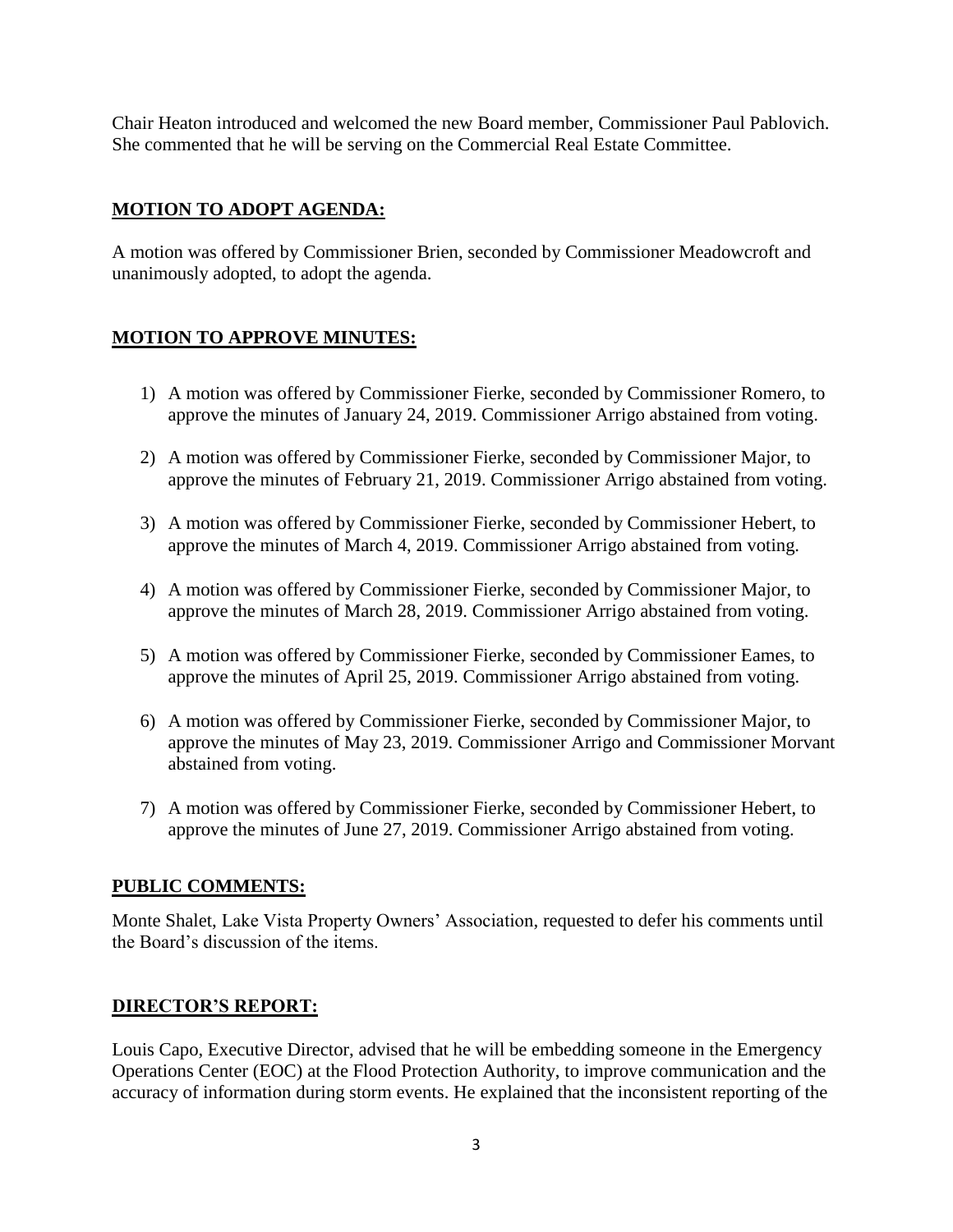gate closures forced the Lakefront Management Authority to scramble to notify their tenants. He commented that the entire Lakefront Management Authority's Finance Department spent all morning contacting every tenant. Despite the confusion, the tenants were very appreciative of the information.

Mr. Capo advised that Tom Long recommended a Mass Communication system named Iris Mass Communication. He researched Iris Mass Communication and discovered that the Authority could quickly send mass e-mails, mass texts, and mass notifications for \$1.25 per user per year. The estimated total cost for this system would be approximately \$1,000 per year. Commissioner Major recommended a specific noise or alarm to alert the users of when they receive an emergency text message. Commissioner Romero recommended notifying the tenants, beforehand, that they will be receiving emergency text notifications.

Commissioner Fierke explained that there was almost a multiple fatality accident at the Marconi gate. He recommended installing a flashing stop sign or light on the gate. Officer Albert Hynes stated that he will bring this issue to Chief Najolia's attention.

Mr. Capo advised that he is the process of creating a Comprehension Emergency Operations Manual that will be distributed to all staff. He explained that he will combine all of the committees' manuals into one comprehensive manual and present it to the Board for approval next month.

Mr. Capo discussed the damage caused by Hurricane Barry. FEMA announced that the dates of disaster are from July 10 – July 15. He stated that the Authority is tracking employees' time, money spent on supplies, money spent on clean-up, and everything associated with the storm. Mr. Capo advised that he is hoping to be eligible for FEMA funding/FEMA reimbursement.

# **COMMITTEE REPORTS:**

## **Airport Committee:**

Louis Capo, Executive Director, stated that AECOM issued the notice to proceed for the Runway project. The project will begin on July 29, 2019 and the project is expected to be completed in 138 calendar days. Commissioner Fierke questioned the delay of the notice. Chair Heaton explained that the pipe that was installed for the drain had to be specially fabricated to adhere to FAA rules which delayed the notice being issued. Gerry Metzger, Legal Counsel, stated that a contract was signed within days after the resolution.

Mr. Capo commented that the FAA stopped paying for the PAPI (Precision approach path indictor) lights, so they were removed. He advised that he is in the process of having those lights reinstated, and there will be a flight check next week on the lights.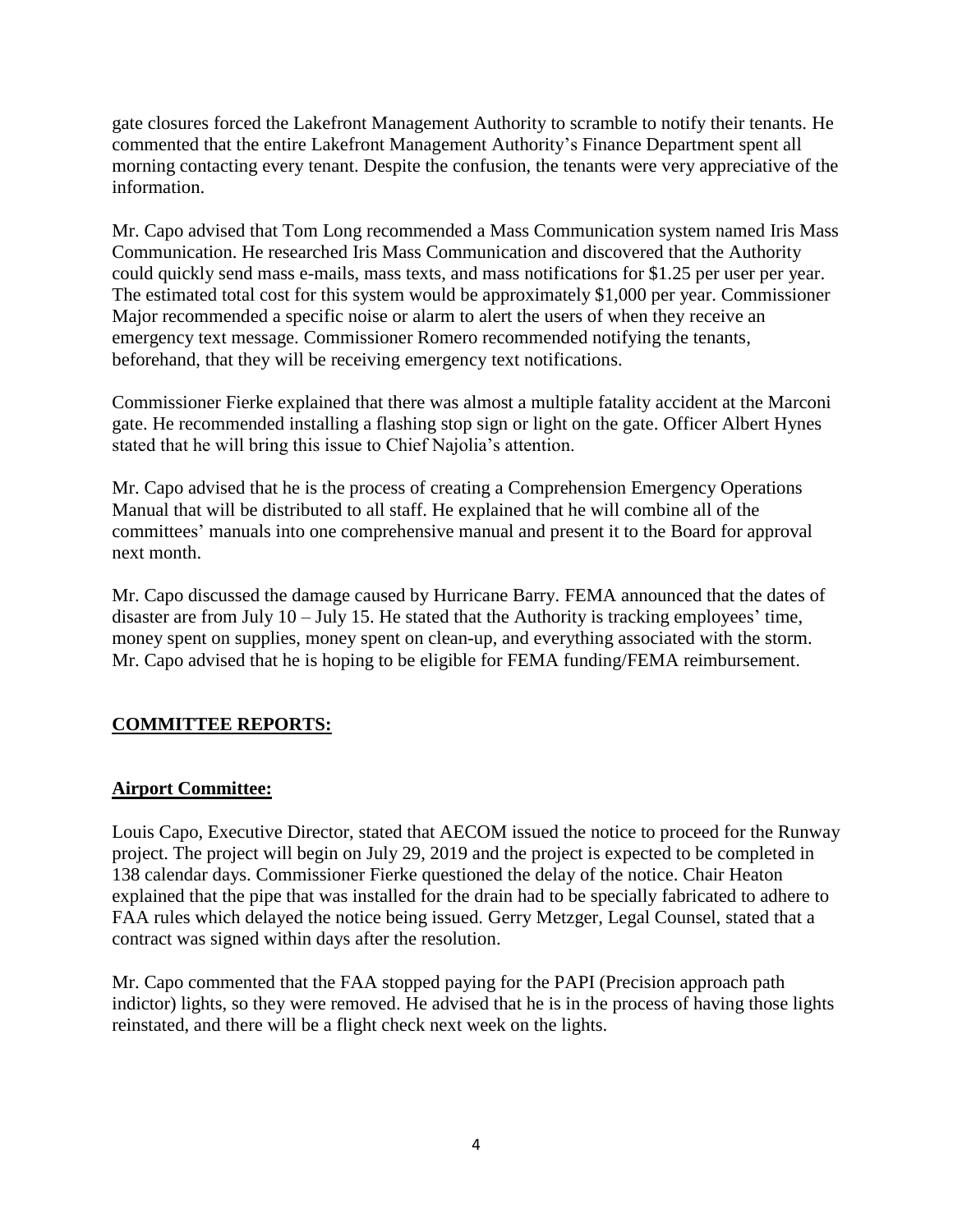## **Finance Committee:**

Louis Capo stated that the audit began, and Finance submitted the trial balance and general ledger to the auditors on Tuesday. The auditors requested additional information.

#### **Legal Committee:**

Commissioner Watters was absent.

#### **Commercial Real Estate:**

Chair Heaton stated that the Commercial Real Estate Committee will discuss some issues in their next meeting, and they will be ready for the Board in August.

## **Marina Committee:**

Louis Capo stated that the covered boat slips project is moving forward, and that he had a preconstruction meeting this week. He advised that he spoke with Paul Dimitrios, R.C.L., and he should have a schedule of when this project should begin and end, either this week or early next week.

Mr. Capo discussed Hurricane Barry's damage to the Marina and compared it to the damage from previous storms. He presented photos of the damage to the Board.

Commissioner Arrigo mentioned that the Marina Committee didn't meet this month. He stated that the dredging at Southshore Harbor is another project that should be starting soon. He expressed that they continue to battle the sinkholes in the parking lot at the Orleans Marina. He mentioned that the Authority finally has the funding for docking work on the Northeast Peninsula near Southshore Harbor.

## **Recreation/Subdivision Committee:**

Commissioner Hebert stated that the Lake Pontchartrain Basin Foundation requested to build a memorial in honor of Roy Johnson, Jr. and the Committee discussed the overnight parking issue. She requested to defer her comments until the Board's discussion of the items.

## **OLD BUSINESS:** None

## **NEW BUSINESS:**

1) Motion to approve the request of the Lake Pontchartrain Basin Foundation to build a memorial in honor of Roy Johnson, Jr. (Recreation/Subdivision Committee).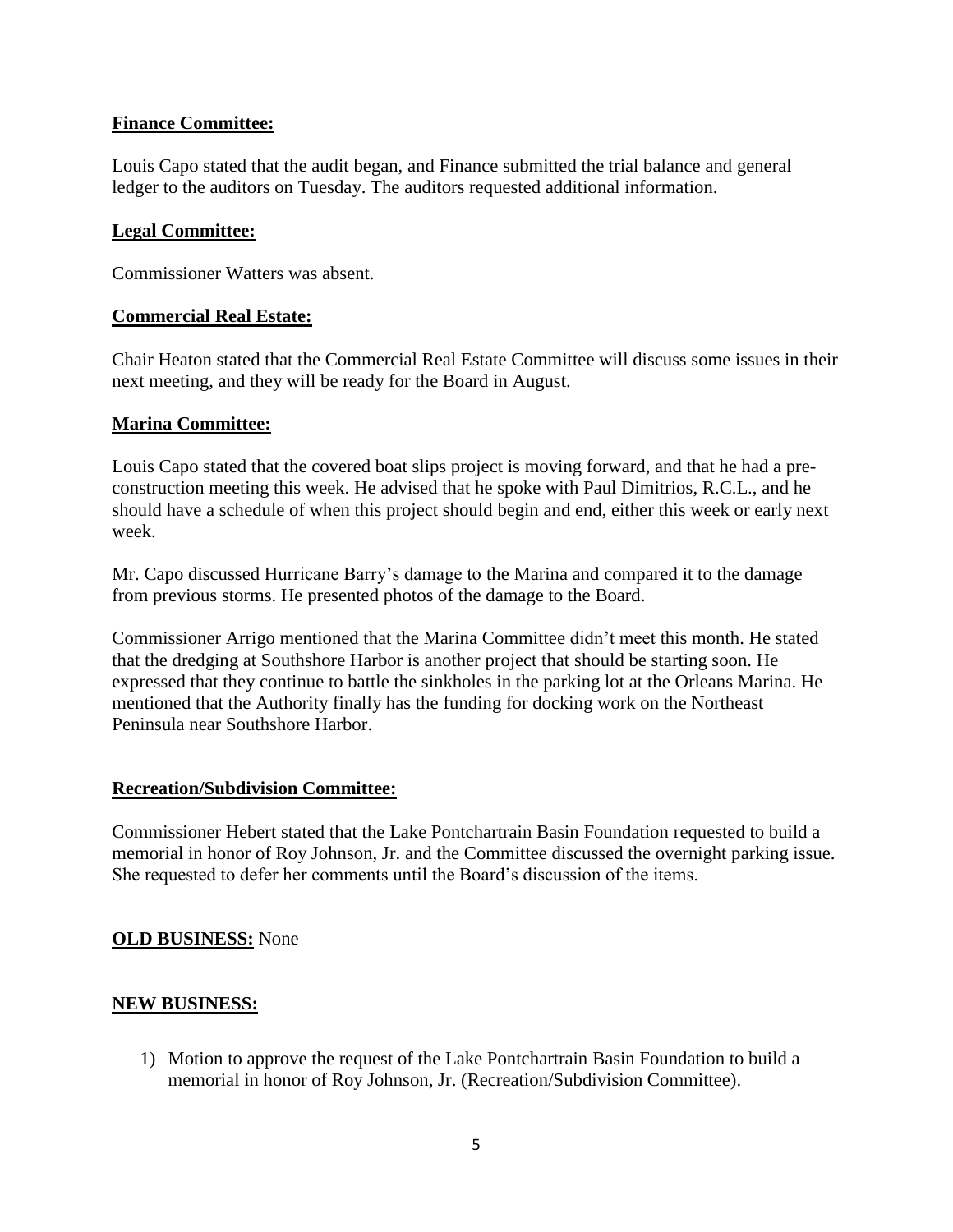• Chris Cook, Director of the Lake Pontchartrain Basin Foundation's New Canal Lighthouse Education Center, stated that they are in the early planning stages of the project. Mr. Cook explained the inspiration behind the memorial. He advised that they are developing a strategy for raising the funds for the memorial, and a strategy for having it designed. The approval of the Board is needed before the foundation can began a fundraising campaign. The final design will be submitted to the Recreation/Subdivision Committee for approval. If the design is approved by the Recreation/Subdivision Committee, then the design will be presented to the Board for final approval. Commissioner Fierke questioned the size of the project. Chair Heaton responded that the size of the project depends on how much money the foundation raises. Mr. Cook stated that the foundation has three location options for the memorial. Chair Heaton explained that the Board's vote on July 29, 2019, is to allow the foundation to begin their fundraiser. Commissioner Fierke asked why there needed to be an approval. Chair Heaton responded that the memorial is being built on the Authority's property, so the project must be vetted.

#### **MOTION: 01-072519 RESOLUTION: 01-072519 BY: COMMISSIONER HEBERT SECONDED: COMMISSIONER MEADOWCROFT July 25, 2019**

1) Motion to approve the request from the Lake Pontchartrain Basin Foundation to build a memorial in honor of Roy Johnson, Jr. (Recreation/Subdivision Committee).

#### **RESOLUTION**

**WHEREAS**, the Non-Flood Protection Asset Management Authority ("Management Authority") is a political subdivision of the State of Louisiana and the governing authority of the non-flood protection assets of the Orleans Levee District ("District");

**WHEREAS**, certain property referred to as the "New Basin Canal Lighthouse" situated in the City of New Orleans located on the north end of the New Basin Canal is one of the non-flood protection assets of the Orleans Levee District managed and controlled by the Management Authority;

**WHEREAS**, the Management Authority leased to the Lake Pontchartrain Basin Foundation ("LPBF") the New Basin Canal Lighthouse property for the construction and operation of a lighthouse museum and education center under the terms and conditions set forth in the lease which is now opened to the public ("Lighthouse Museum");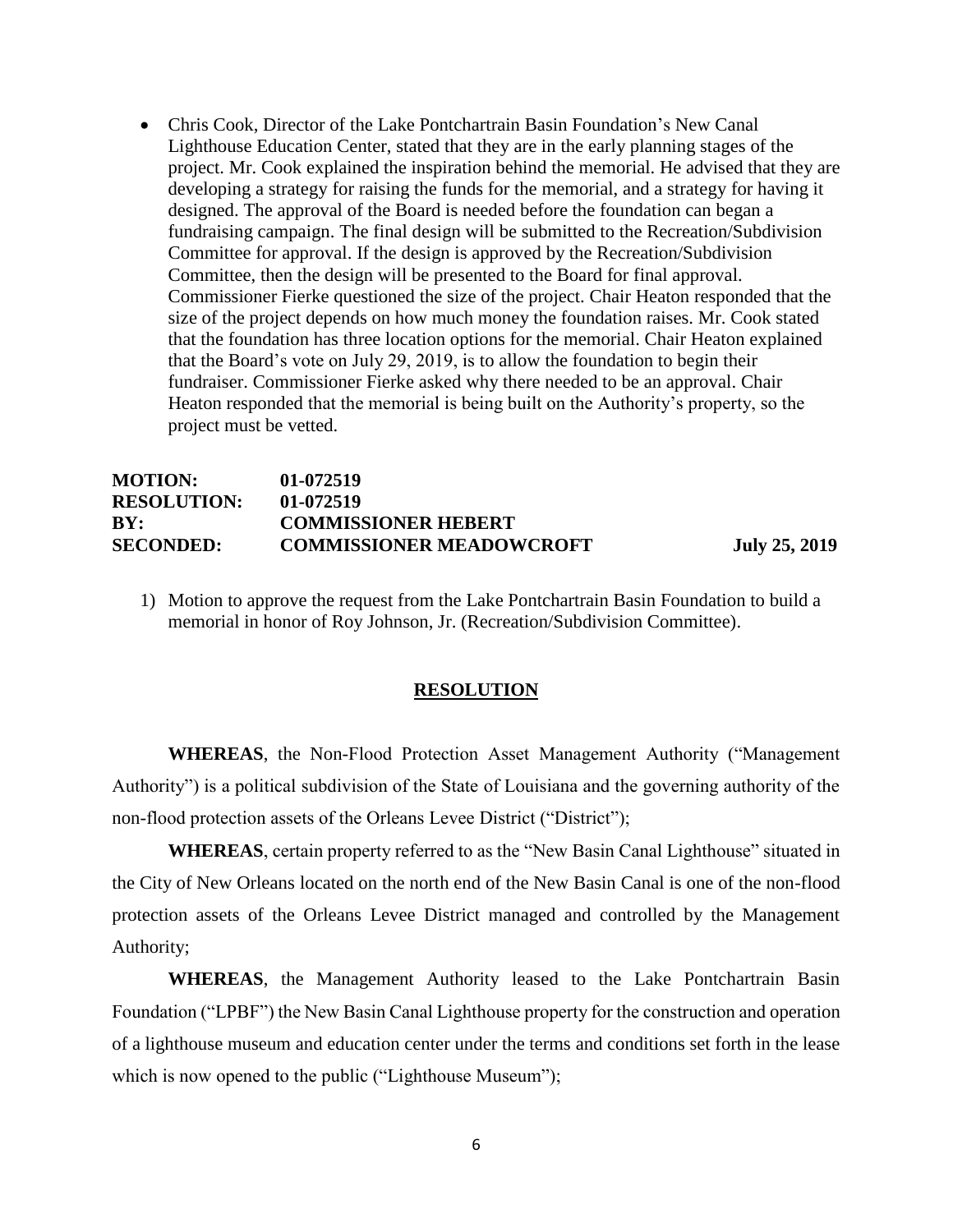**WHEREAS**, the LPBF has requested permission to build a Memorial Drinking Fountain and Pavilion including Bench on property owned by the District adjacent to the property leased by the LPBF to honor Roy Johnson, Jr., who was a supporter of the Lighthouse Museum and avid cyclist who enjoyed cycling on Lakeshore Drive;

**WHEREAS,** the section of property dedicated for the Roy Johnson, Jr, Memorial will be further defined by GPS coordinates and the total square footage will be provided once the area is defined and submitted to the Recreation/Subdivision Committee for approval;

**WHEREAS**, the Recreation/Subdivision Committee of the Management Authority considered the request of the LPBF at its meeting held on July 16, 2019 and voted to recommend approval of the request of the LPBF to build the Memorial, conditioned upon the prior approval of the improvements to be constructed for the Memorial by the Recreation/Subdivision Committee and agreement of the LPBF to maintain the Memorial;

**WHEREAS**, the Management Authority after considering the request of the LPBF resolved that it is in the best interest of the Orleans Levee District to approve said request for construction of the Memorial, conditioned upon the prior approval of the improvements to be constructed for the Memorial by the Recreation/Subdivision Committee and agreement of the LPBF to maintain the Memorial;

**THEREFORE, BE IT HEREBY RESOLVED**, that the Non-Flood Protection Asset Management Authority approves the request of the Lake Pontchartrain Basin Foundation to build a Memorial Drinking Fountain and Pavilion including a Bench to honor Roy Johnson, Jr., conditioned upon the prior approval of the improvements to be constructed for the Memorial by the Recreation/Subdivision Committee and agreement of the LPBF to maintain the Memorial.

**BE IT FURTHER RESOLVED**, that the Management Authority Chairman or Executive Director be and is hereby authorized to sign any and all documents necessary to carry out the foregoing.

The foregoing was submitted to a vote, the vote thereon was as follows:

**YEAS:** Heaton, Arrigo, Carr, Cohn, Eames, Fierke, Hebert, Major, Meadowcroft, Morvant, Pablovich, Romero **NAYS:** None **ABSTAIN:** None **ABSENT:** Brien, Bruno, Green, Richard, Watters **RESOLUTION PASSED:** Yes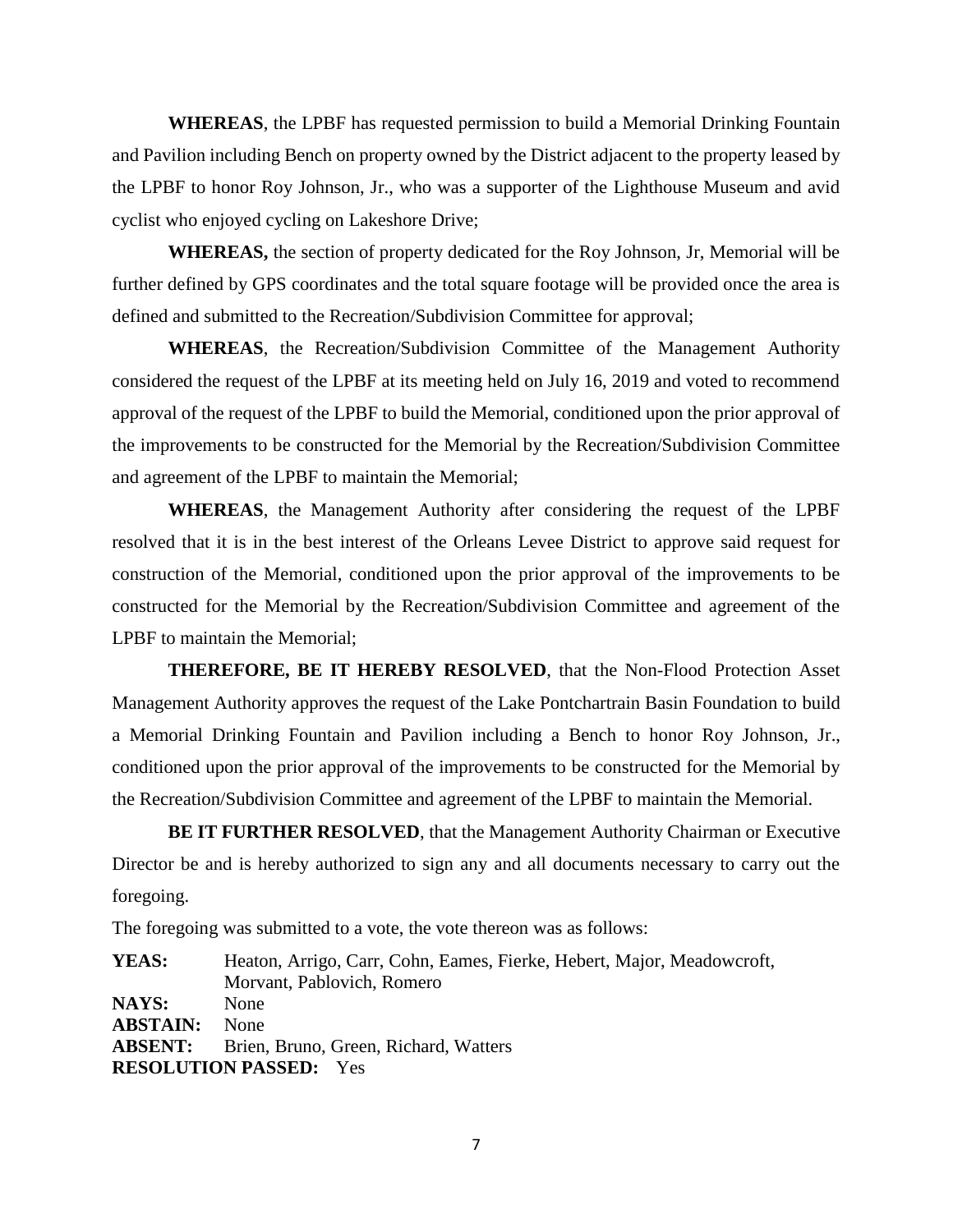- 2) Motion to authorize Work Authorization No.7 (Change Order No.5) for \$18,429.40 for Work Authorization No.7 under the IDIQ contract with AECOM for work on the Runway 18R/36L Repair Project at Lakefront Airport (total amount not-to-exceed \$510,001.40 FAA/LaDOTD (reimbursement).
- Bruce Martin, Airport Deputy Director, stated that the FAA told the Authority's consultant that they needed to implement the new requirement for Grade A levels into their planning design for the Runway project. If the Board approves this motion, then the Authority can be reimbursed 90-10; 90 % federal, 10 % state.

## **MOTION: 02-072519 RESOLUTION: 02-072519 BY: COMMISSIONER MEADOWCROFT SECONDED: COMMISSIONER ARRIGO July 25, 2019**

2) Motion to authorize Work Authorization No.7 Change Order No.5 for \$18,429.40 for Work Authorization No.7 under the IDIQ contract with AECOM for work on the Runway 18R/36L Repair Project at Lakefront Airport (total amount not-to-exceed \$510,001.40 FAA/LaDOTD reimbursement).

#### **RESOLUTION**

**WHEREAS**, the Non-Flood Protection Asset Management Authority ("Management Authority") is a political subdivision of the State of Louisiana and the governing authority of the non-flood protection assets of the Orleans Levee District ("District");

**WHEREAS**, the Lakefront Airport is one of the non-flood protection assets of the District managed by the Management Authority;

**WHEREAS**, the Runway 18R/36L at Lakefront Airport requires repairs;

**WHEREAS**, AECOM, the Management Authority's consulting engineer, was requested to modify the Scope of Work to include the time to evaluate the cost associated to incorporate a 12-inch or 6-inch additional asphalt pavement lift to a portion of runway within the northern limits of the project, and AECOM was requested to evaluate the cost associated with raising a portion of runway to flatten the vertical curve in the existing runway profile for the price and sum of \$18,429.40 (the "Project");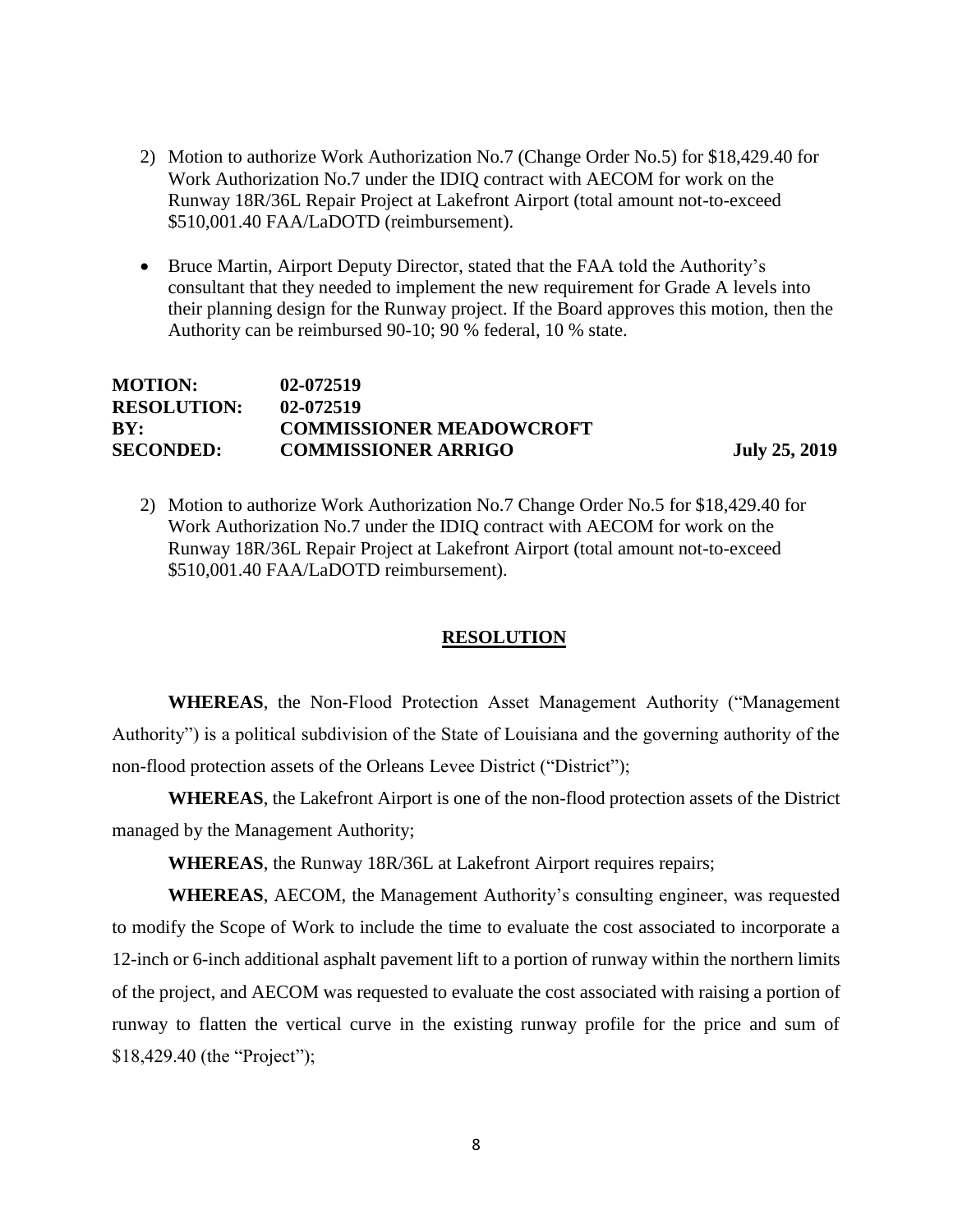**WHEREAS**, Change Order No. 5 increases the total amount of AECOM's Work Authorization 7 to \$510,001.40;

**WHEREAS**, the Management Authority resolved that it was in the best interest of the District and Lakefront Airport to approve Change Order No. 5 for Work Authorization 7 with AECOM for the Project;

**NOW, THEREFORE, BE IT HEREBY RESOLVED** that the Non-Flood Protection Asset Management Authority approves and authorizes execution of Change Order No. 5 for Work Authorization 7 with AECOM in the amount of \$18,429.40 for the contract with AECOM for the Runway 18R/36L Repairs at Lakefront Airport Project that increases the total fee for Work Authorization No. 7 to \$510,001.40.

**BE IT FURTHER HEREBY RESOLVED** that the Management Authority authorizes the Chairman or Executive Director of the Management Authority to sign any and all documents necessary to carry out the above.

The foregoing was submitted to a vote, the vote thereon was as follows:

| Heaton, Arrigo, Carr, Cohn, Eames, Fierke, Hebert, Major, Meadowcroft, |
|------------------------------------------------------------------------|
| Morvant, Pablovich, Romero                                             |
| <b>None</b>                                                            |
| <b>None</b>                                                            |
| <b>ABSENT:</b> Brien, Bruno, Green, Richard, Watters                   |
| <b>RESOLUTION PASSED:</b> Yes                                          |
|                                                                        |

- 3) Motion to approve emergency roof repairs at the Williams and the Moffett Hangars and authorize Executive Director to execute a contract with Roof Technologies, Inc.
- Commissioner Fierke requested background information. Chair Heaton explained that the Williams Hangar (Flight line) has extensive roof leaks within the offices, and it has to be repaired. There is water pouring into the Moffet Hangar on the Oschner emergency flight's side. She stated that a commercial roofer inspected the roofs. She explained that the problem isn't just roofing, and that the venting system is causing leaks as well. Chair Heaton stated that a cost can't be determined until testing is done and that the leaks can't wait because it is damaging the facilities. She commented that maintenance attempted to fix the issues. Commissioner Fierke questioned the amount of the project. Chair Heaton explained that it will not exceed \$25,000 per project.

A motion was offered by Commissioner Fierke, seconded by Commissioner Cohn and unanimously adopted, to amend the resolution to add an amount not-to-exceed \$25,000 per project.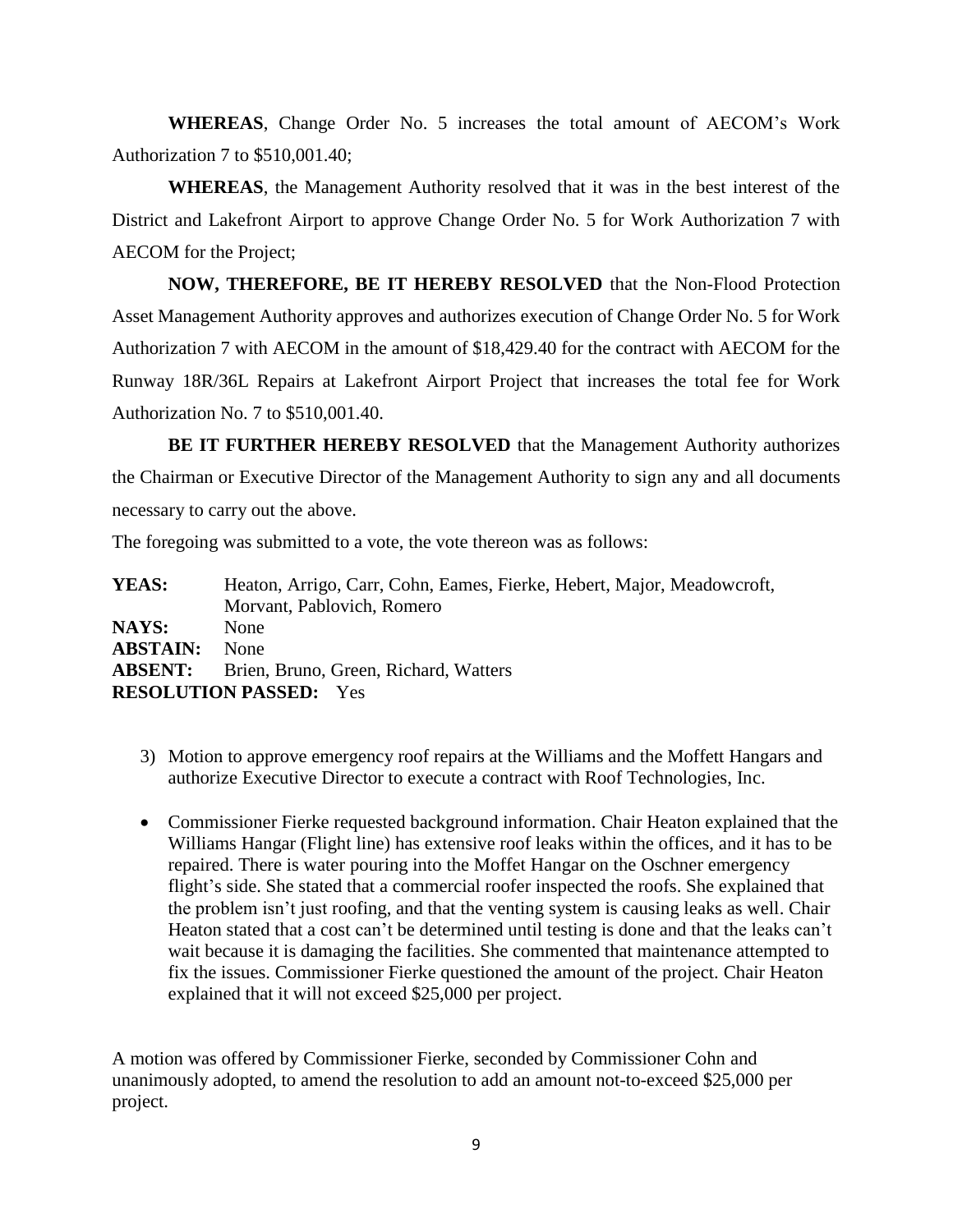## **MOTION: 03-072519 RESOLUTION: 03-072519 BY: COMMISSIONER FIERKE SECONDED: COMMISSIONER EAMES July 25, 2019**

3) Motion to approve emergency roof repairs at the Williams and the Moffett Hangars and authorize Executive Director to execute a contract with Roof Technologies, Inc.

## **RESOLUTION**

**WHEREAS**, the Non-Flood Protection Asset Management Authority ("Management Authority") is a political subdivision of the State of Louisiana and the governing authority of the non-flood protection assets of the Orleans Levee District ("District");

**WHEREAS**, the Williams Hangar and the Moffet Hangar at the Lakefront Airport in the City of New Orleans are non-flood protection assets of the District;

**WHEREAS**, the Management Authority resolved that it was in the best interest of the District to authorize Roof Technologies, Inc. to repair the roof of the Williams Hangar and the Moffet Hangar;

**THEREFORE, BE IT HEREBY RESOLVED** that the Non-Flood Protection Asset Management Authority authorizes award of the Moffet and the Williams Hangars Roof Repair Project to Roof-Technologies Inc. in the amount not to exceed \$25,000 per each project.

**BE IT HEREBY FURTHER RESOLVED**, that the Management Authority Chair or Executive Director be and is hereby authorized to take any action and execute any and all documents necessary to carry out the above.

The foregoing was submitted to a vote, the vote thereon was as follows:

**YEAS:** Heaton, Arrigo, Carr, Cohn, Eames, Fierke, Hebert, Major, Meadowcroft, Morvant, Pablovich, Romero **NAYS:** None **ABSTAIN:** None **ABSENT:** Brien, Bruno, Green, Richard, Watters **RESOLUTION PASSED:** Yes

4) Motion to authorize and award to the lowest responsible and responsive bidder for the Orleans Marina NE Slip Repair Contract to TKTMJ, Inc., in the amount not-to-exceed \$1,008,800.00.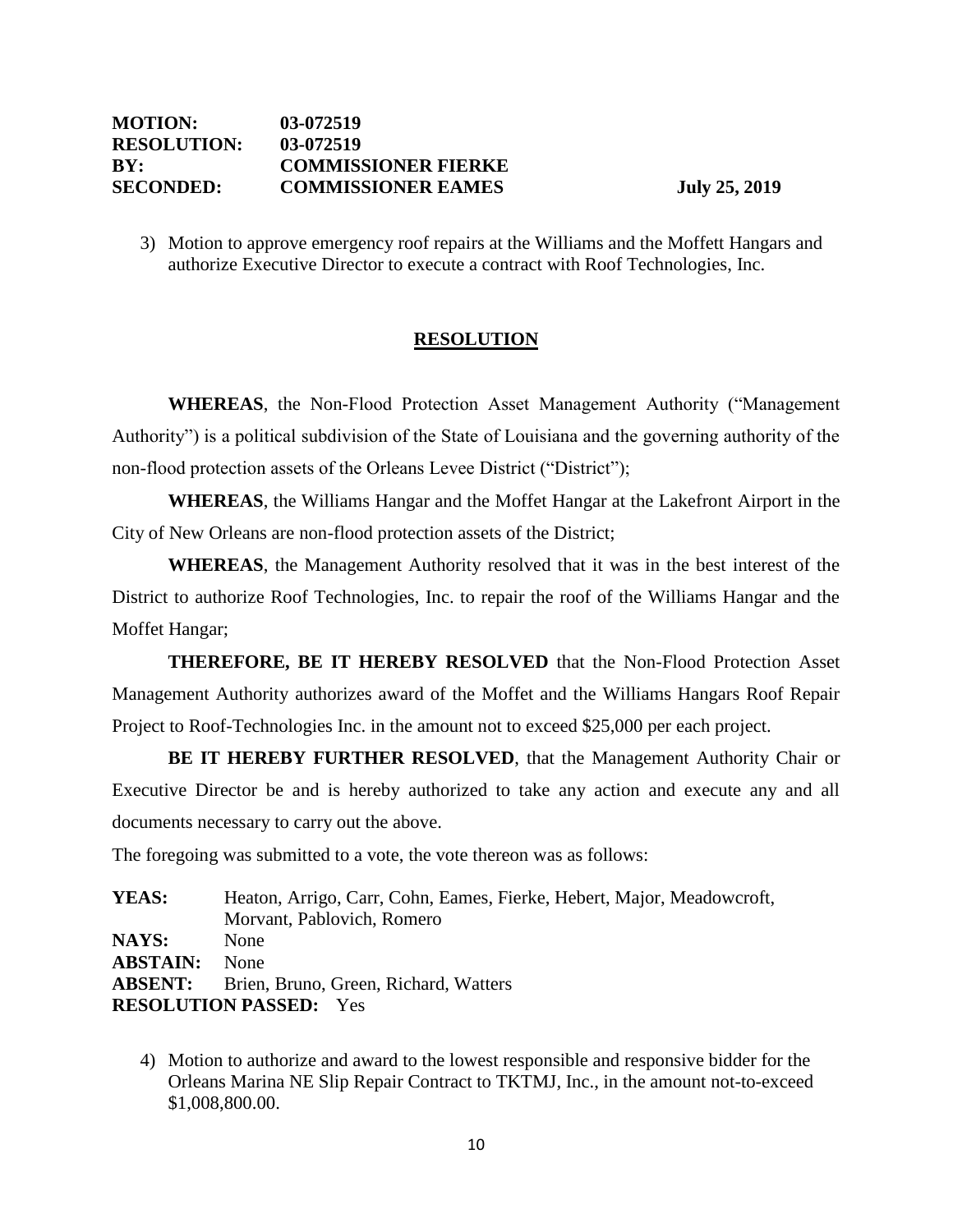• Commissioner Hebert questioned the repairs. Chris Fenner, Vice President of Stuart Consulting Group, explained that they will be removing the existing slips and replacing them with 33 new slips. Commissioner Major questioned whether the Authority met the DBE 18%. Commissioner Arrigo commented that the Authority needs to have another discussion about how we make sure that those numbers are being met. Chair Heaton suggested that the Board accept the lowest bid and not execute any contracts until the goals have been met. Commissioner Morvant questioned the penalty for not meeting the goals. Gerry Metzger, Executive Counsel, stated that the consultant is responsible for reinforcing the goals. Commissioner Fierke requested maps or pictures for a project this size at the next Board meeting.

#### **MOTION: 04-072519 RESOLUTION: 04-072519 BY: COMMISSIONER ARRIGO SECONDED: COMMISSIONER FIERKE July 25, 2019**

4) Motion to authorize and award to the lowest responsible and responsive bidder for the Orleans Marina NE Slip Repair Contract to TKTMJ, Inc., in the amount not-to-exceed \$1,008,800.00.

#### **RESOLUTION**

**WHEREAS**, the Non-Flood Protection Asset Management Authority ("Management Authority") is a political subdivision of the State of Louisiana and the governing authority of the non-flood protection assets of the Orleans Levee District ("District");

**WHEREAS**, the Orleans Marina is one of the non-flood protection assets of the District under the management and control of the Management Authority;

**WHEREAS**, the Management Authority in February of 2019 issued an Invitation for Bids for the Orleans Marina Slip Repair Project in accordance with the provisions of the Louisiana Public Bid Law, La. Rev. Stat. 38:2212, et seq., and the Invitation for Bids provided that bids had to be received by no later than 10:00 a.m. o'clock on March 13, 2019 (the "Project");

**WHEREAS**, the Louisiana Public Bid Law requires that the contract for this Project be awarded to the lowest responsible and responsive bidder, as provided under Section 2212 of the Louisiana Public Bid Law;

**WHEREAS,** the following bids were received on March 13th for the Project:

TKTMJ Inc. \$1,008,800.00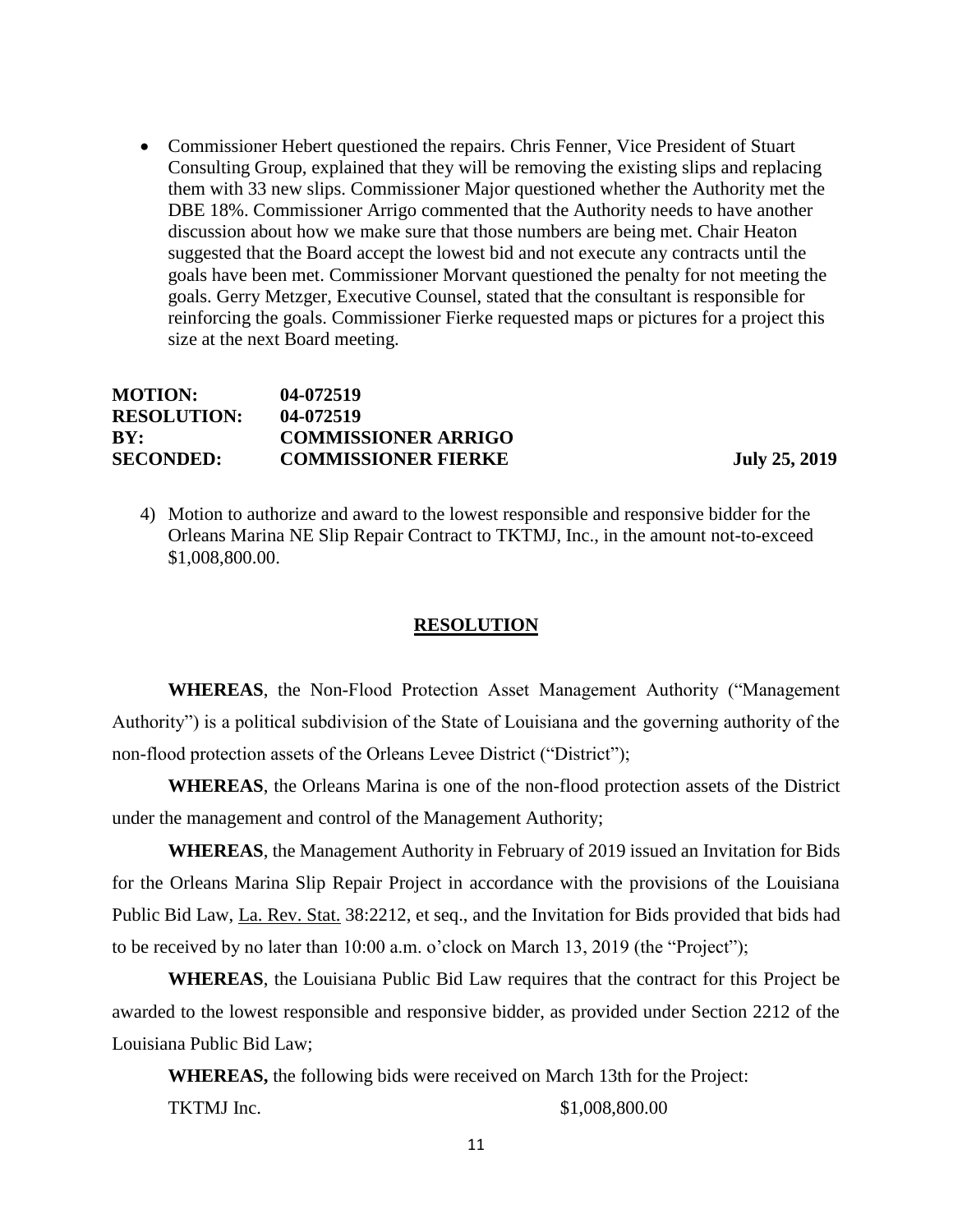Cycle Construction Marine, Inc. \$1,287,900.00

**WHEREAS,** the Management Authority resolved that it was in the best interest of the District and the Marina to approve a contract for the Project with TKTMJ, Inc., as the lowest responsive and responsible bidder, for the price and sum of \$1,008,800.00;

**WHEREAS,** funding for this project was noted in the Capital Project Budget approved by Resolution 05-032819 on March 28, 2019,

**WHEREAS**, the funding source was identified as \$300,000 from current year Capital Reserve - Unrestricted and \$800,000 previously encumbered Prior Year Restricted Funds;

**NOW, THEREFORE, BE IT HEREBY RESOLVED**, that the Non-Flood Protection Asset Management Authority approves a contract with TKTMJ, Inc., for the price and sum of \$1,008,800.00, for the scope of work for the Orleans Marina Slip Repair Project.

**BE IT FURTHER HEREBY RESOLVED,** that the Chairman or Executive Director of the Non-Flood Protection Asset Management Authority be and is hereby authorized to sign any and all documents necessary to carry out the above.

The foregoing was submitted to a vote, the vote thereon was as follows:

**YEAS:** Heaton, Arrigo, Carr, Cohn, Eames, Fierke, Hebert, Major, Meadowcroft, Morvant, Pablovich, Romero **NAYS:** None **ABSTAIN:** None **ABSENT:** Brien, Bruno, Green, Richard, Watters **RESOLUTION PASSED:** Yes

- 5) Discussion regarding the installation of signage prohibiting overnight parking of vehicles and prohibiting the parking of vehicles used for commercial advertising purposes in the parking lots along Lakeshore Drive.
- Commissioner Hebert stated that they have been having a problem with overnight parking. Chair Heaton explained that this issue wasn't a motion on the agenda because the city's ordinances didn't match for our officers to provide enforcement. The State has an ordinance that could work.
- The Committee voted to defer this agenda item until the next Recreation/Subdivision Committee Meeting.
- 6) Motion to amend Capital Budget (2019-2020) to reallocate \$275,000.00 from the project at Lake Vista Community Center to emergency repairs at the Fire Station and other emergency roof repairs.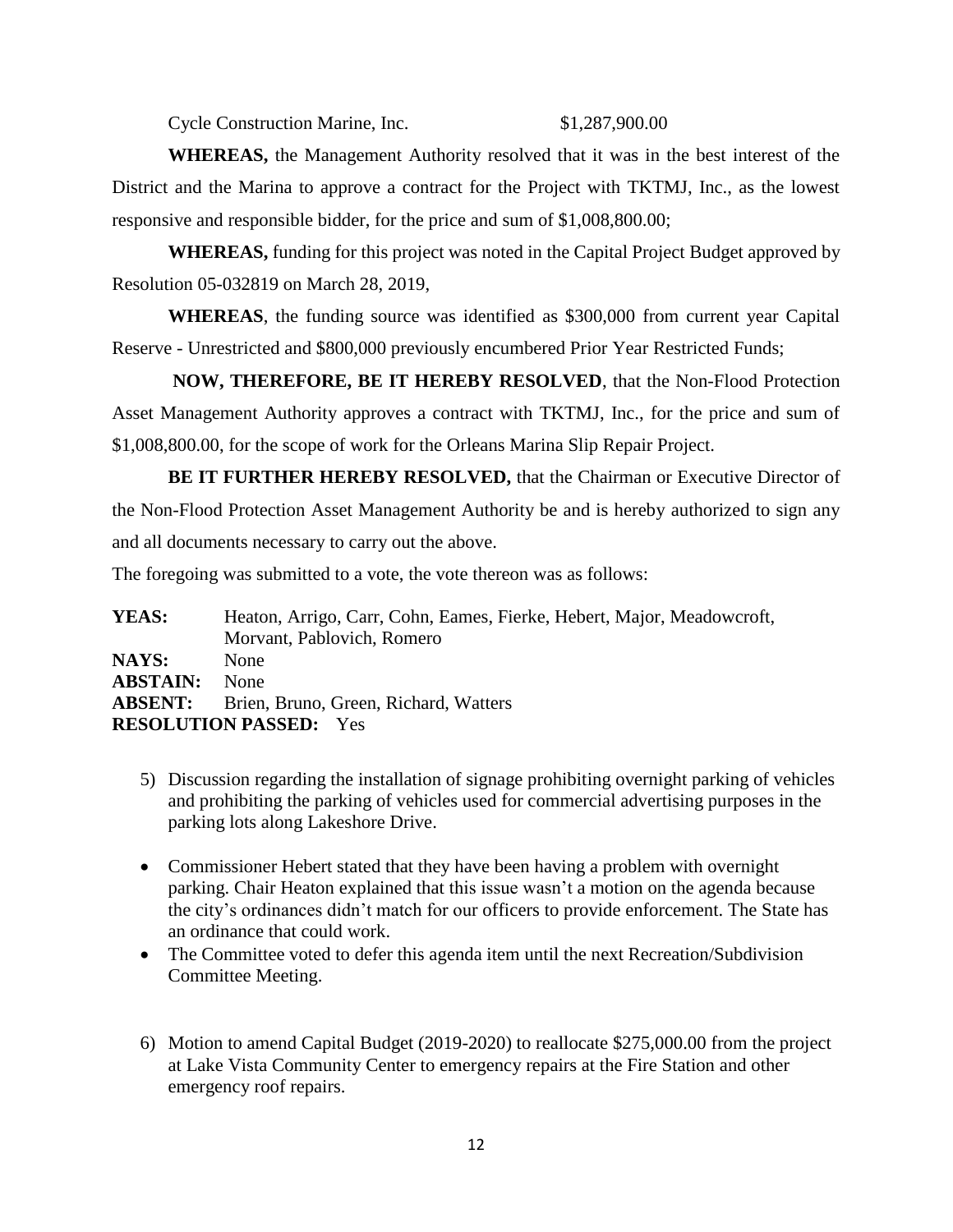• Monte Shalett, L.V.P.O.A., questioned the timing of the motion. Chair Heaton explained that this motion was adopted during Capital Budget. Mr. Shalett requested more communication.

A motion was offered by Commissioner Cohn, seconded by Commissioner Romero and unanimously adopted, to amend the resolution to add funding from unrestricted budget.

## **MOTION: 06-072519 RESOLUTION: 06-072519 BY: COMMISSIONER FIERKE SECONDED: COMMISSIONER ARRIGO July 25, 2019**

6) Motion to revise the FY 2019-2020 Capital Project Budget by reallocating \$275,000 from Capital Reserve Unrestricted Funds to the Airport for ARFF Firehouse repairs and emergency roof repairs.

## **RESOLUTION**

**WHEREAS**, the Non-Flood Protection Asset Management Authority ("Management Authority") is a political subdivision of the State of Louisiana and the governing authority of the non-flood protection assets of the Orleans Levee District ("District");

**WHEREAS**, by Resolution 05-032819, the Management Authority approved the General Operating and Capital Project Budget for Fiscal Year 2019-2020;

**WHEREAS**, an environmental issue has arisen at the Lakefront Firehouse and requires immediate attention to correct;

**WHEREAS**, a funding source was identified in the Capital Project Budget

#### **Capital Project Budget**

Decrease in Capital Reserve (Unrestricted) (\$275,000)

Increase in Capital Reserve (Unrestricted)

ARFF Firehouse and Emergency Roof Repairs \$275,000

**Total (decrease) / Increase -**

**WHEREAS**, the foregoing adjustments are determined to be in the best interest of the Authority to resolve these issues;